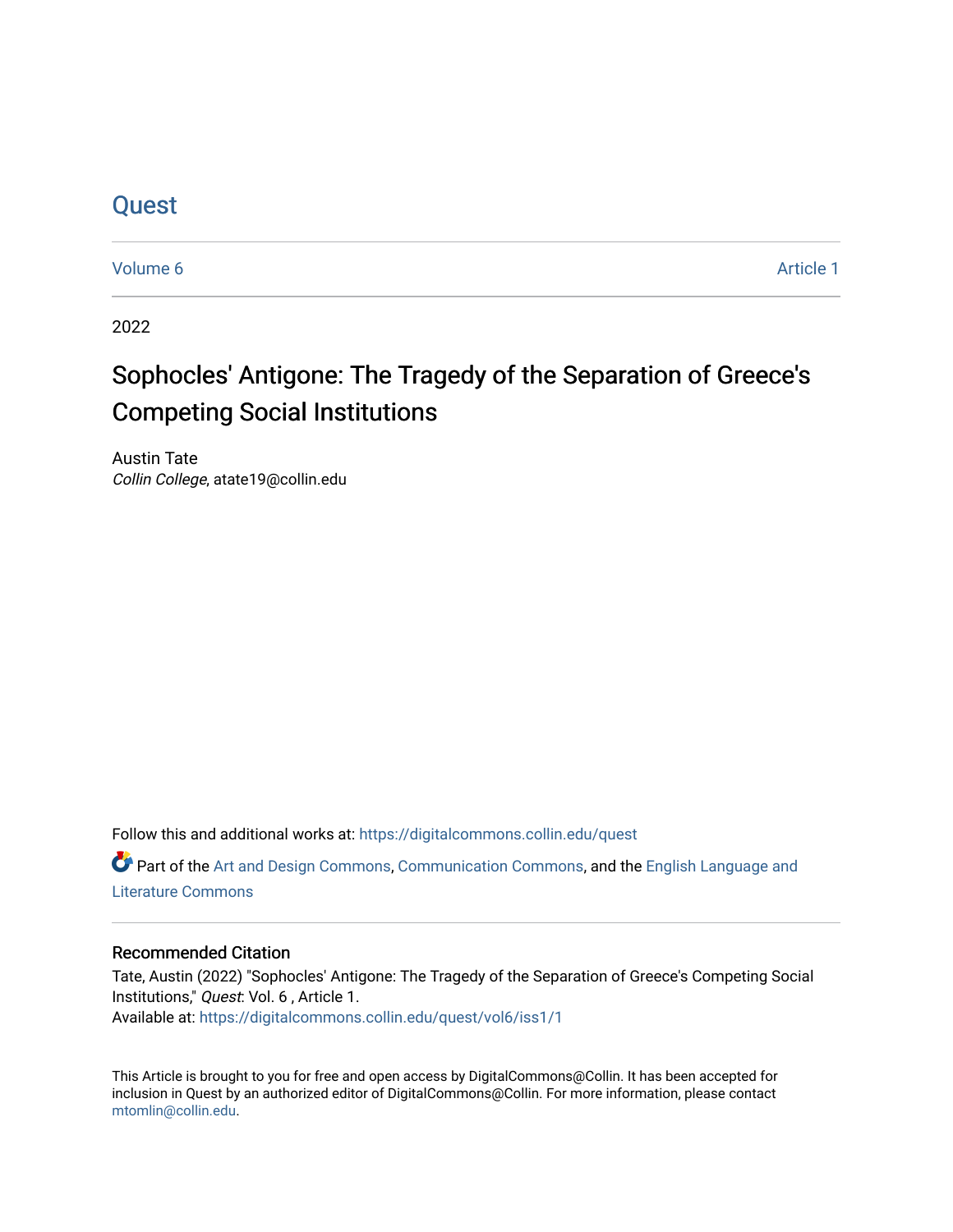# Critical Essay

*Research in progress for HUMA 1301: Introduction to Humanities I*

Faculty Mentors: Carolyn Perry, Ph.D. and Rich DeRouen

The following essay by Austin Tate began in response to an assignment in the Introduction to Humanities course taught by Prof. DeRouen. The assignment asked students to analyze the influence of contending value systems—those of the *oikos* and those of the *polis*—as they reveal themselves in selected scenes from the Sophoclean play *Antigone*. A secondary objective of the task was to interrogate the attempts of Antigone and Creon—the central characters of the play—to navigate the mix of personal and social obligations they faced in the cultural context of their respective positions in the Theban city-state. Austin's work showed a command of the material and a nuanced grasp of the complex issues of the play that seemed deserving of the kind of showcase provided by *Quest*.

In preparing the essay for publication, it seemed appropriate to deepen the exploration of the central characters' relationships to the broader community of Thebes and the implications those relationships hold for the conflict between Antigone and Creon. Prof. Perry took on the task of guiding Austin through this evolution of the essay. In pursuing the revision, Austin took an idea found in the conclusion of his original draft—that Antigone might have found someone with more authority to argue on her behalf—and moved that idea into his thesis. This change led him to consider the possible actions Teiresias, the seer, and Eurydice, the queen, might have taken to resolve the dilemma at the heart of the play. Austin's insightful final version of the essay shows how this seemingly small shift in perspective can lead to a conclusion about ancient Greece that has implications for twenty-first century culture and politics.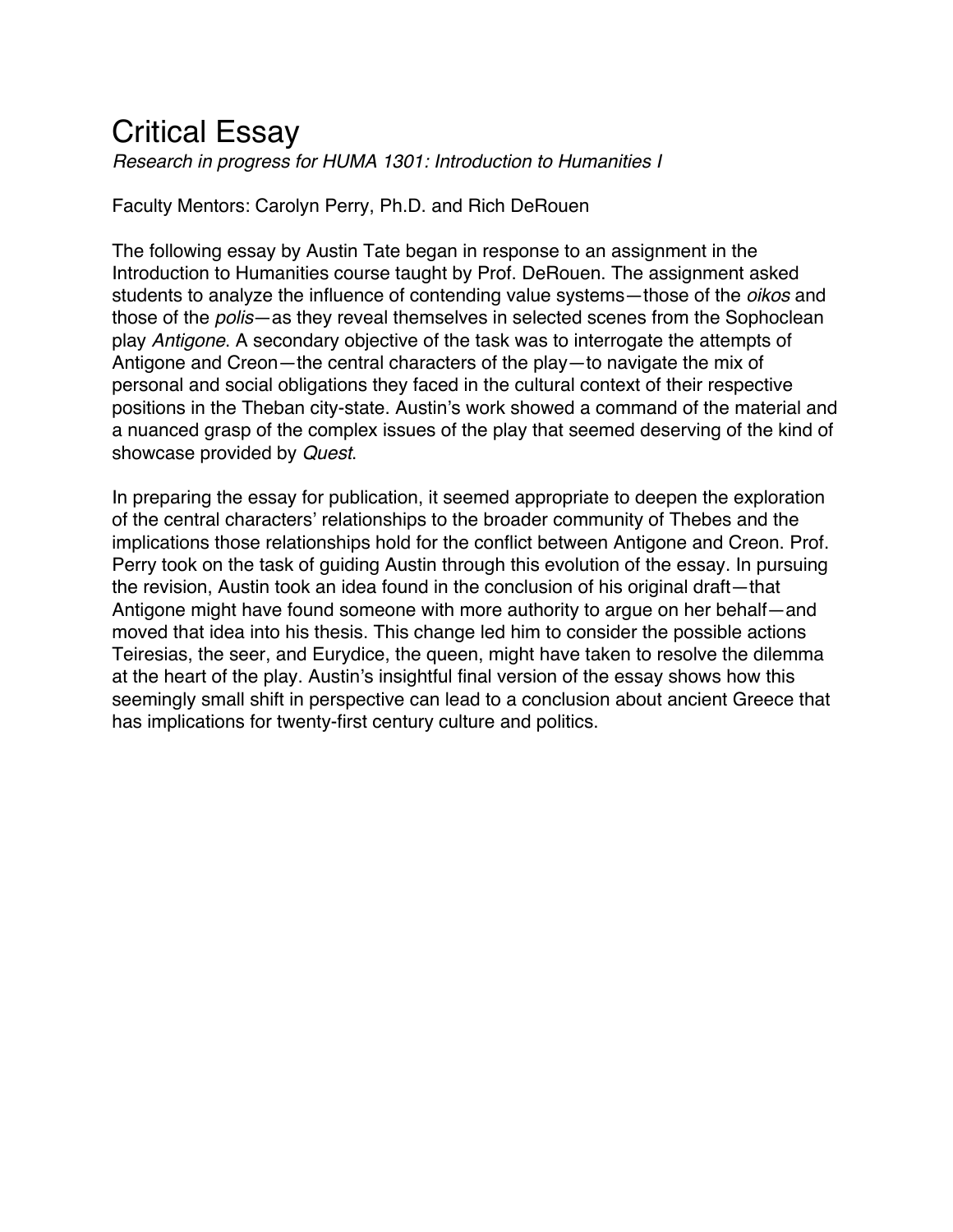#### **Sophocles'** *Antigone***:**

#### **The Tragedy of the Separation of Greece's Competing Social Institutions**

#### Austin Tate

In his play *Antigone,* Sophocles explores the conflicting values of the *oikos* and the *polis,* two Greek social institutions that respectively encompass the private realm (the household) and the public realm (society). This essay will contrast the moral priorities of Antigone, who represents *oikos,* and her uncle, King Creon, who represents the *polis.* The main conflict of *Antigone* surrounds Antigone's choice to bury her dead brother in accordance with Greek tradition, and King Creon's decision to punish his niece in accordance with his previous public decree forbidding such a burial. Creon believes he must uphold the laws of the state he represents and therefore views Antigone's brother—Creon's nephew—simply as a traitor of the state. When Antigone is unremorseful for knowingly breaking the law, Creon coldly punishes her. Antigone dies by her own hand before her—and Creon's—family can intervene, leading Creon's son and then his wife to commit suicide in their own grief. The tragedy of *Antigone* reflects a real cultural conflict that Greece faced as its population grew. Sophocles uses this conflict to warn those who refuse to compromise their personal values for that of greater society, and vice versa. Both Antigone and Creon need and have access to a wider circle of trusted colleagues and loved ones who could have offered alternative solutions—through the means of debate and democratic decision—that appeal to and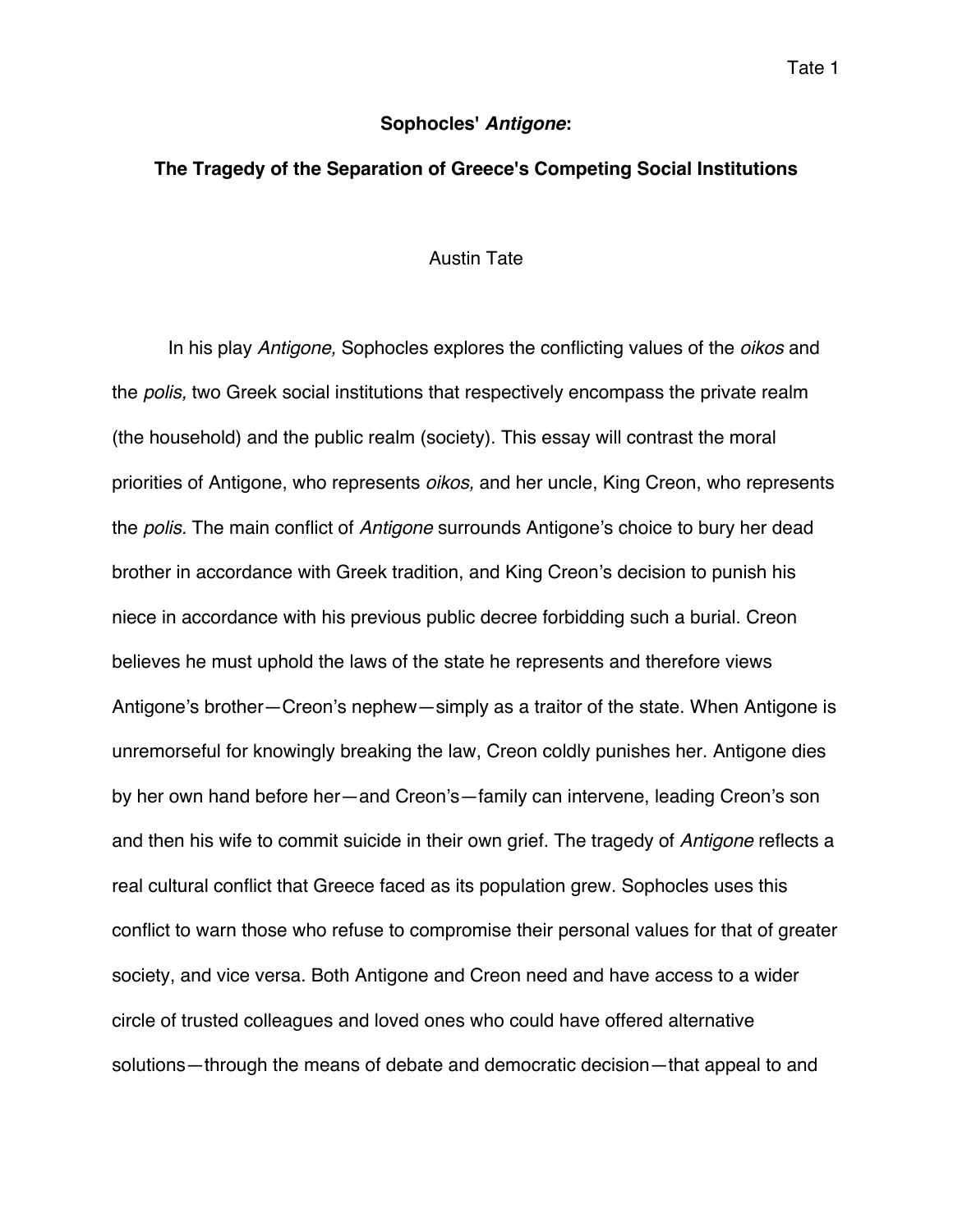accommodate the other's ideology. However, these social and political resources go untried and unheeded. The tragedy of *Antigone* derives from the audience's ability to see a potential solution to the central conflict that the characters themselves cannot conceive. Political community and discourse, central tenets of the Athenian society for whom this play was originally performed, could have prevented the demise of Antigone and of Creon's loved ones.

One main topic about which Antigone and Creon disagree has to do with where one's loyalties lie. Within the traditional Greek sphere of the *oikos*, each person owes "total allegiance" to one's family (Visser 194), especially in the realm of maintaining the family's honor. Honor, and by extension political power, is natural and inherited through one's connection to "heroic or divine ancestors" and must necessarily be defended by each member of the family (Knox 39). Antigone firmly aligns herself with this philosophy, as evidenced when she specifically refers to herself as having the "honor" of being Oedipus' daughter (Sophocles 6). Such familial ties are at the core of *oikos* morality. Her roles as a daughter and sister have informed her opinions and actions since women at the time did not have influence or power outside of the realm of the *oikos.* When Antigone's values conflict with civil law, she expresses the absurdity of not being allowed to bury her kin, one of the honors and duties of the surviving family. In her own words, she is being "forbid[den]... to love [her] brother" (Sophocles 6). She only accounts for the relationship between herself and her brothers, disregarding the context of their deaths. She believes her brothers are owed honorable burials by merit of their birth. This belief is in direct contrast to the viewpoint of Creon, who, despite his blood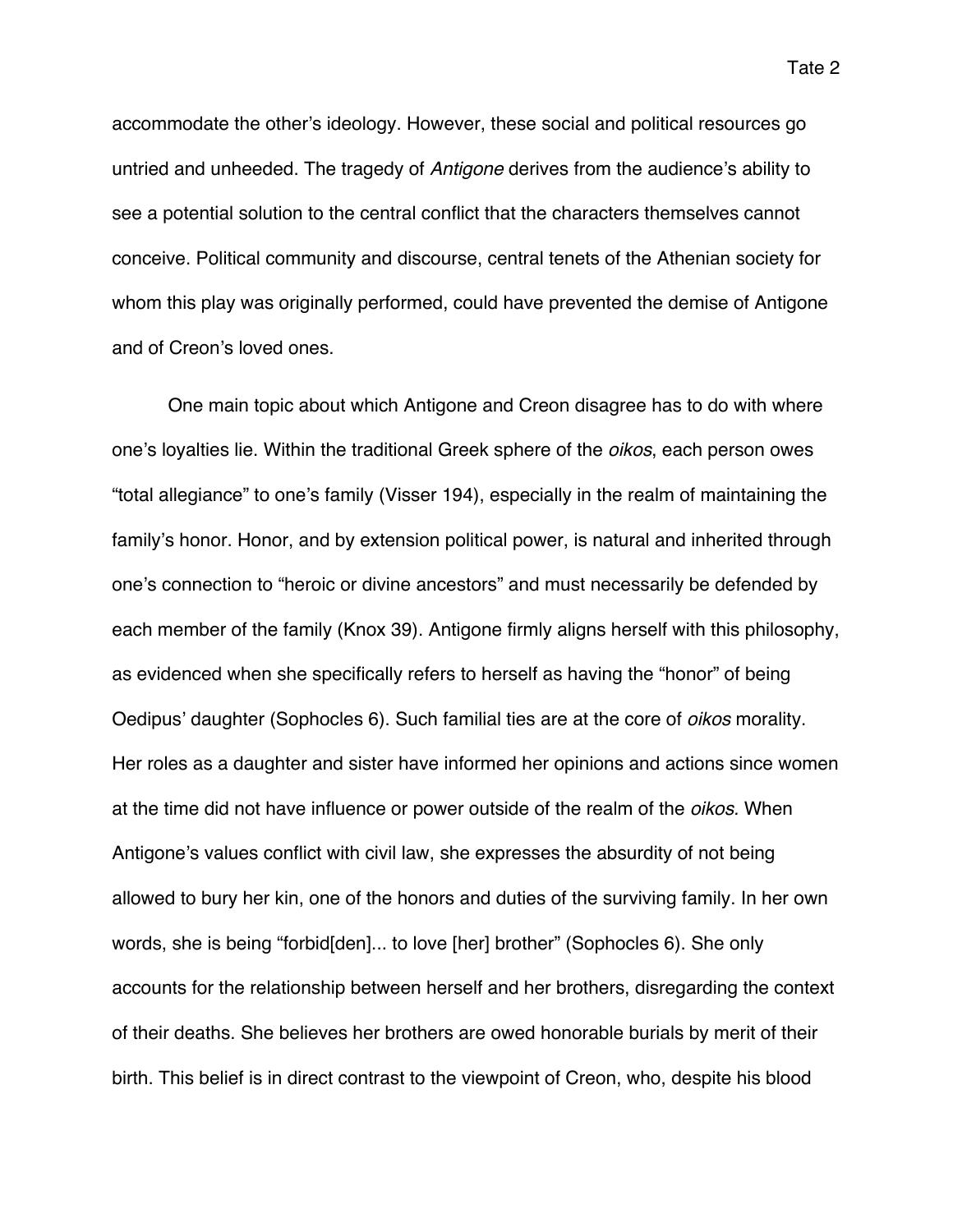relation to the deceased, enforces a cold and impartial law that offers no exception for his nephew or niece.

A key component of the *polis* state is that loyalty to the state takes precedence "over any private loyalty" (Knox 37). The law, the power of the *polis* state, is "total" and "unconditional" in this society (Curran 31-2), and in fact does not recognize "natural rights" for individuals in the same way as the *oikos* (31)*.* King Creon, reflecting these values, upholds that which he believes to be in the community's best interest at the cost of his relationship with his family. In Creon's mind, he and the *polis* state are one and the same: "I am the law. And that responsibility / Is above kinship" (Sophocles 23). His relationships are meaningless to him within the context of greater society. Creon's decisive and absolute interpretation of the law allows for no debate or compromise between the competing loyalties of family and state. It is clear to Creon that being a traitor to the state revokes any rights or honor that individuals might be granted by virtue of their bloodline. The context, not the person, must be judged. Only after seeing the consequences of his actions is he willing to listen to the opinions of the people. When the chorus expresses their initial consternation at Creon's decree, he admonishes them to "shut [their] mouths" (15). By the time the chorus has made up its mind on how to reconcile the conflict and Creon tells the people to "give [their advice]... I'll listen" (46), Antigone's fate is already sealed. The chorus's judgment takes time to evolve. If Creon had been in less haste to uphold his personal interpretation of the public's interest, he would have avoided personal tragedy and better reflected the judgment of his constituents.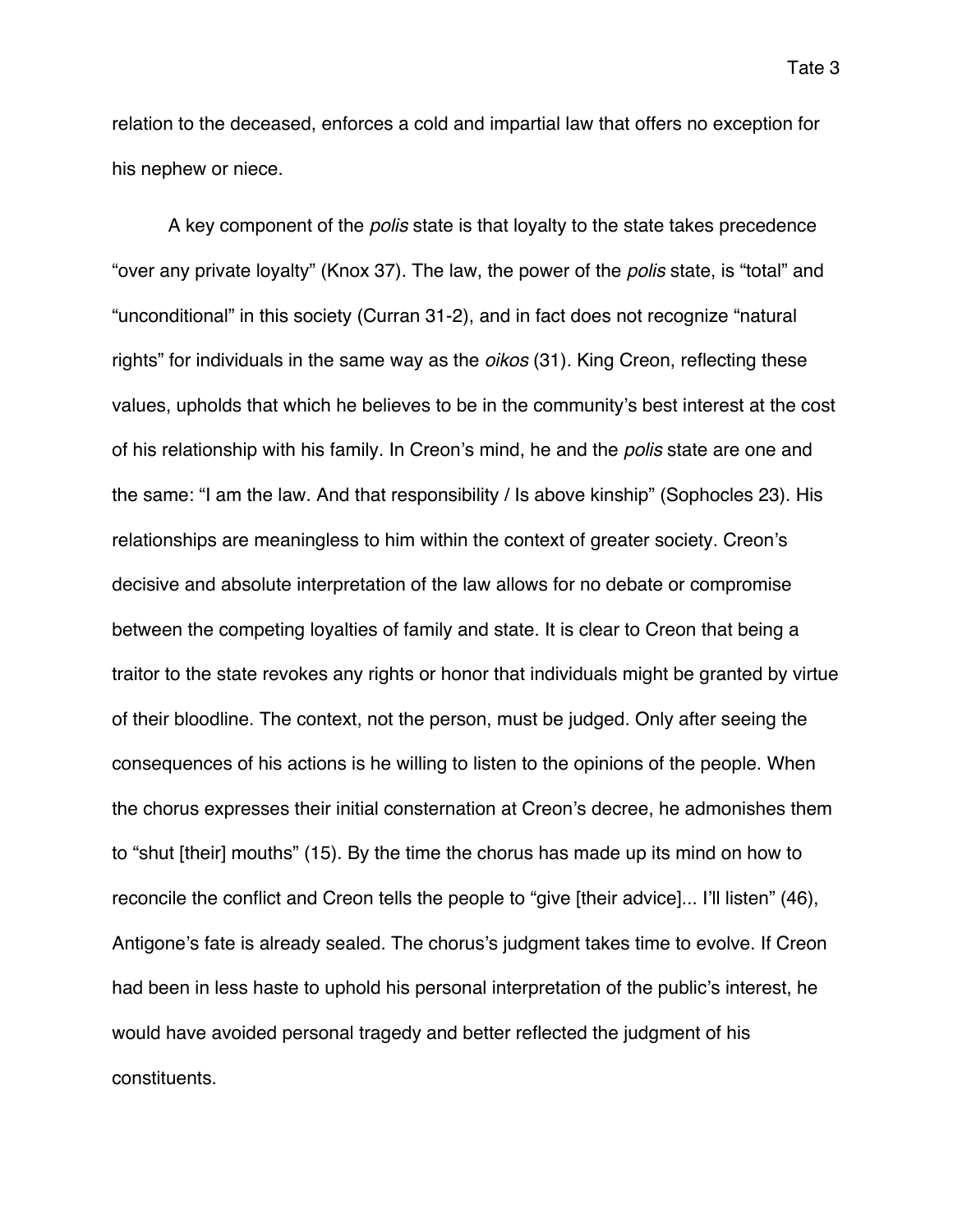Tate 4

Judgment, according to the philosophy of the *polis* state, comes from civil laws rules decided by the people. Creon sees the adherence to these rules as a compulsory component of existing within society. When he states that citizens "must necessarily obey" the law (Sophocles 24), Creon shows his devotion to upholding the laws of the state. His interpretation is absolute and strict. "Law is law" in Creon's eyes, not merely a set of guidelines or suggestions but the code for society itself (Sophocles 24). The letter of the law is clear: traitors to the state must be condemned, whoever they may be.

But these laws and rules are fickle, short-sighted, and temporary, according to Antigone. The lives of mortal men are short, but the "approval of the dead is everlasting" (Sophocles 7). This means that the laws of the dead should be the moral code to which one should adhere, since they exist outside of the time frame of our brief existence. Greek religion largely influences this world view. Funeral rites and specific customs for honoring dead family members are prescribed by the gods in Greek mythology. Rules for a moral and just life come from a place more divine than the human mind, according to Antigone, who describes them as "a quality of Zeus" that transcends time and space (Sophocles 21). These laws are natural and known innately by each person, not voted on by a committee. Antigone upholds the laws of her religion by practicing burial rights on her brother, which conflicts with the laws of the state and subjects her to the state's punishments. With her religious worldview, Antigone can easily endure what she sees as a temporary punishment to her corporeal body. She refuses to even attempt appealing to any authority, religious or otherwise. Antigone considers herself "dead" already and is fully committed to acting in spite of the law instead of changing the law to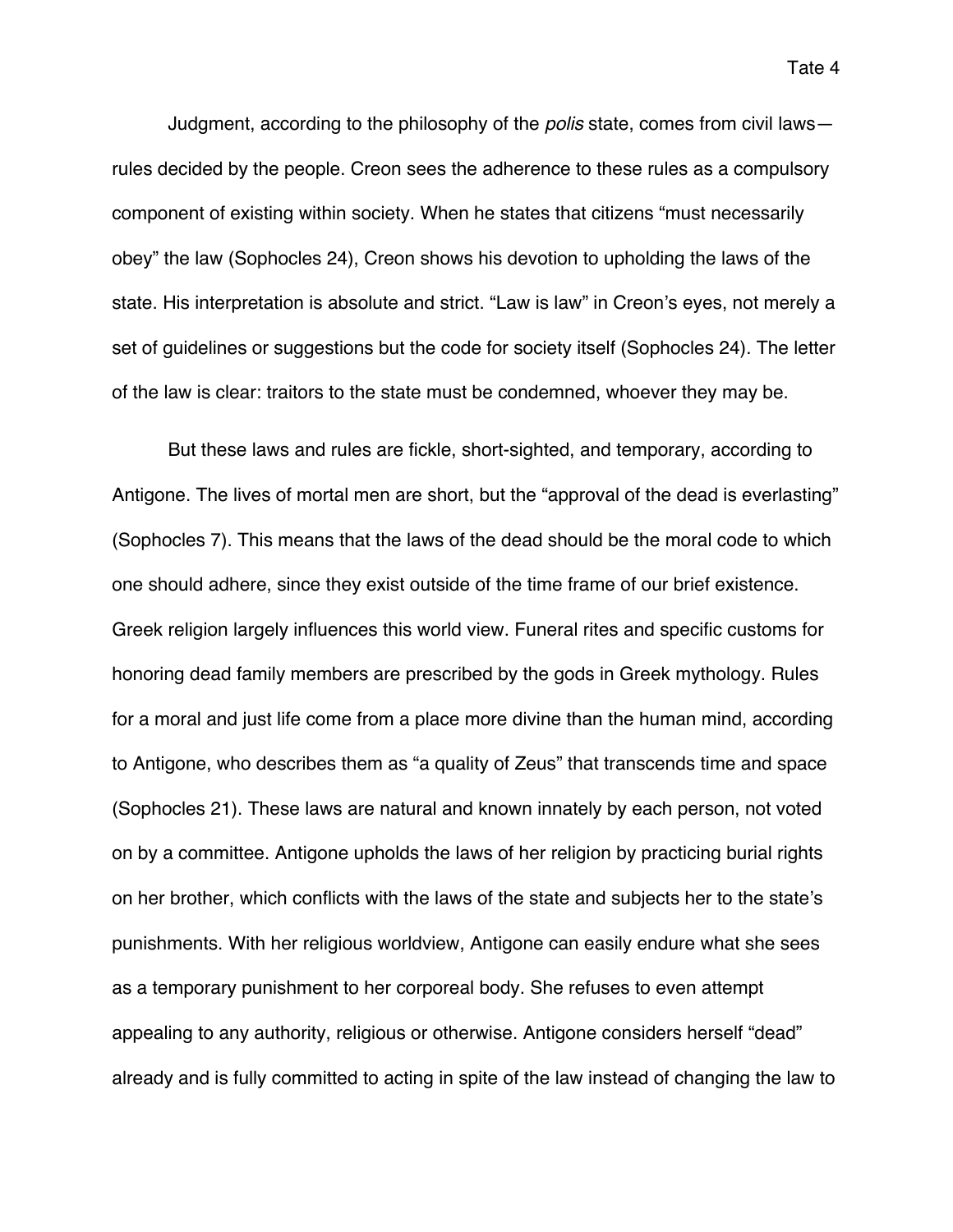make her actions legal (Sophocles 25). Her worldview allows her to consider her actions as a natural continuation of an unchanging path that exists independent of society, whereas Creon's worldview forces him to only consider her actions as being against the rules by which contemporary society has agreed to live.

Pride prevents Antigone from allowing others to act or speak on her behalf, even her own family, which forces Creon's hand as a matter of his own pride. Queen Eurydice, "whom [the people] all respect" (Sophocles 50), is in a uniquely powerful position as queen of state, wife of Creon, and aunt to Antigone. If Antigone had not been so stubborn, she could have easily appealed to Eurydice as a family member to influence the opinion of Creon. Eurydice's authority comes from her role as wife and mother, distinctly *oikos* relationships. However, those connections bestow her with legitimate authority within the *polis* state. Eurydice can speak to Creon—not as king, but as partner. Because of this more private connection, she can influence the king in ways that Antigone cannot while interacting with Creon as a citizen. While Antigone seeks the approval of the dead, she does not recognize how her living relationships have the ability to circumvent and influence the standards by which she is being judged. Instead of having her moralities exist independent of society, she could have argued for society to reflect those moralities.

In choosing to uphold divine law over civil law, Antigone demonstrates her adherence to another tenet of *oikos*, preserving tradition. Religion and tradition go hand in hand, as religious practices are handed down from generation to generation. These "ancient moralities" were cultivated by Antigone's and Creon's forebears (Sophocles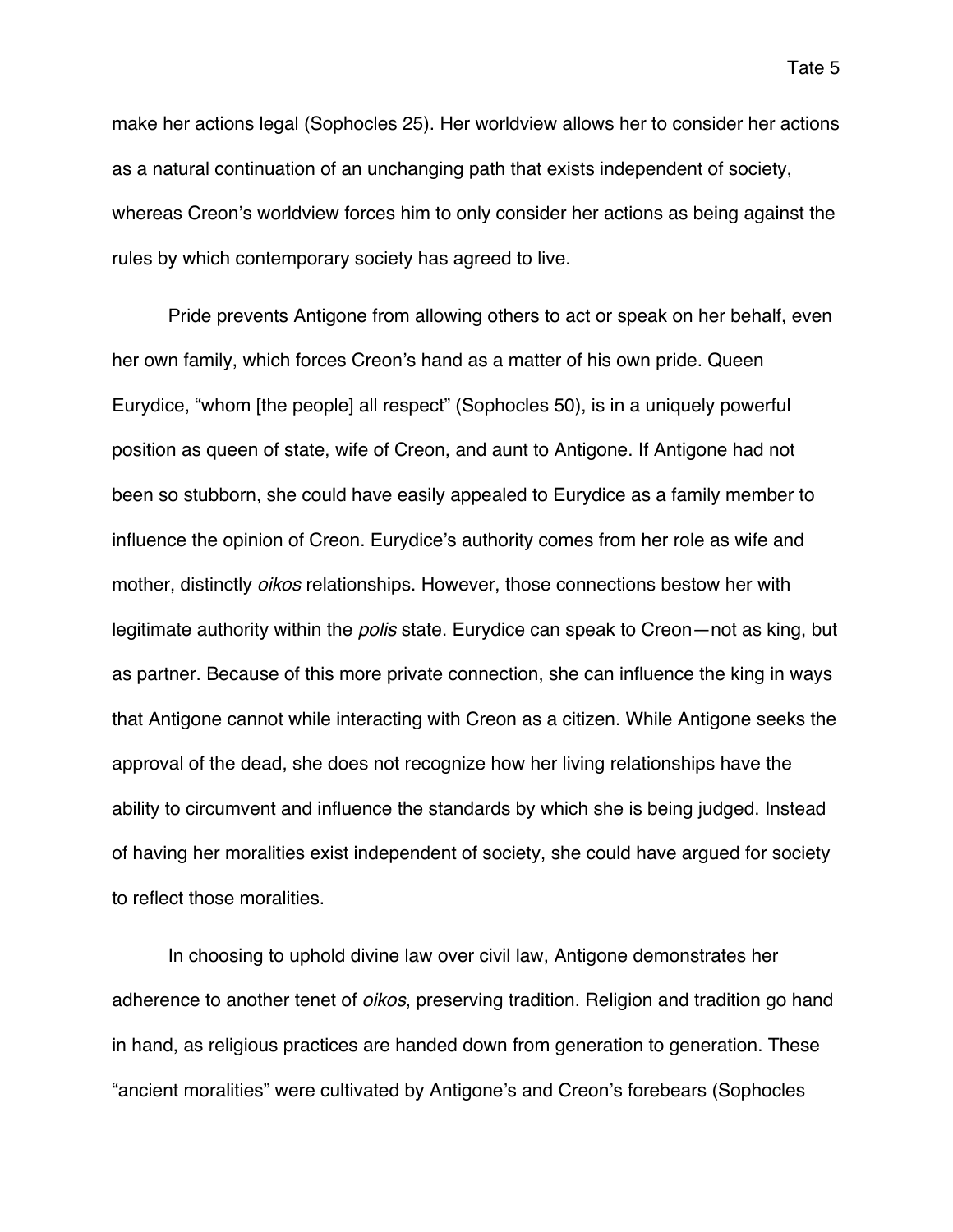21). While it is common for Greek characters to consult a fortune-teller or oracle for religious counsel, Antigone's belief and understanding of divine laws is strong enough to act without hesitation. By adhering to the code passed down by her ancestors, she might honor and join them in the afterlife. The *polis* state, relatively new in the context of the narrative, challenges the traditional doctrines that Antigone was taught. However, since she believes her inherited culture extends through "today, yesterday, and all time" (Sophocles 22), the state has no legitimate authority to question that culture's practices. This is why she willfully disobeys her uncle's decree with full knowledge of the consequences. She will not simply obey a new rule because it is decreed. Those mandates will change, but tradition is something with which she can anchor herself morally and know she is doing her best by her family. This makes sense since the realm of *oikos* is centered around the world of "family relationships" (Blankenship 120).

Creon, on the other hand, has distanced himself from his familial obligations and is concerned only with preserving the order of society. In fact, because the conflict involves his own family, it is even more imperative that Creon appear impartial in his ruling. As ruler, he only has as much power as the *polis* state. Every citizen is a constituent of the state, even the king himself. If a single person is allowed to violate the agreed upon rules of society, it would undermine "all authority / In the State" (Sophocles 22-23). There is nothing special about Antigone or her brothers that would allow her to defy Creon's decree, so they receive "no special treatment" in his judgment (Sophocles 24). Since Creon, as ruler, must actively maintain his authority and the country he represents, he must necessarily be focused on the present. He maintains order that ties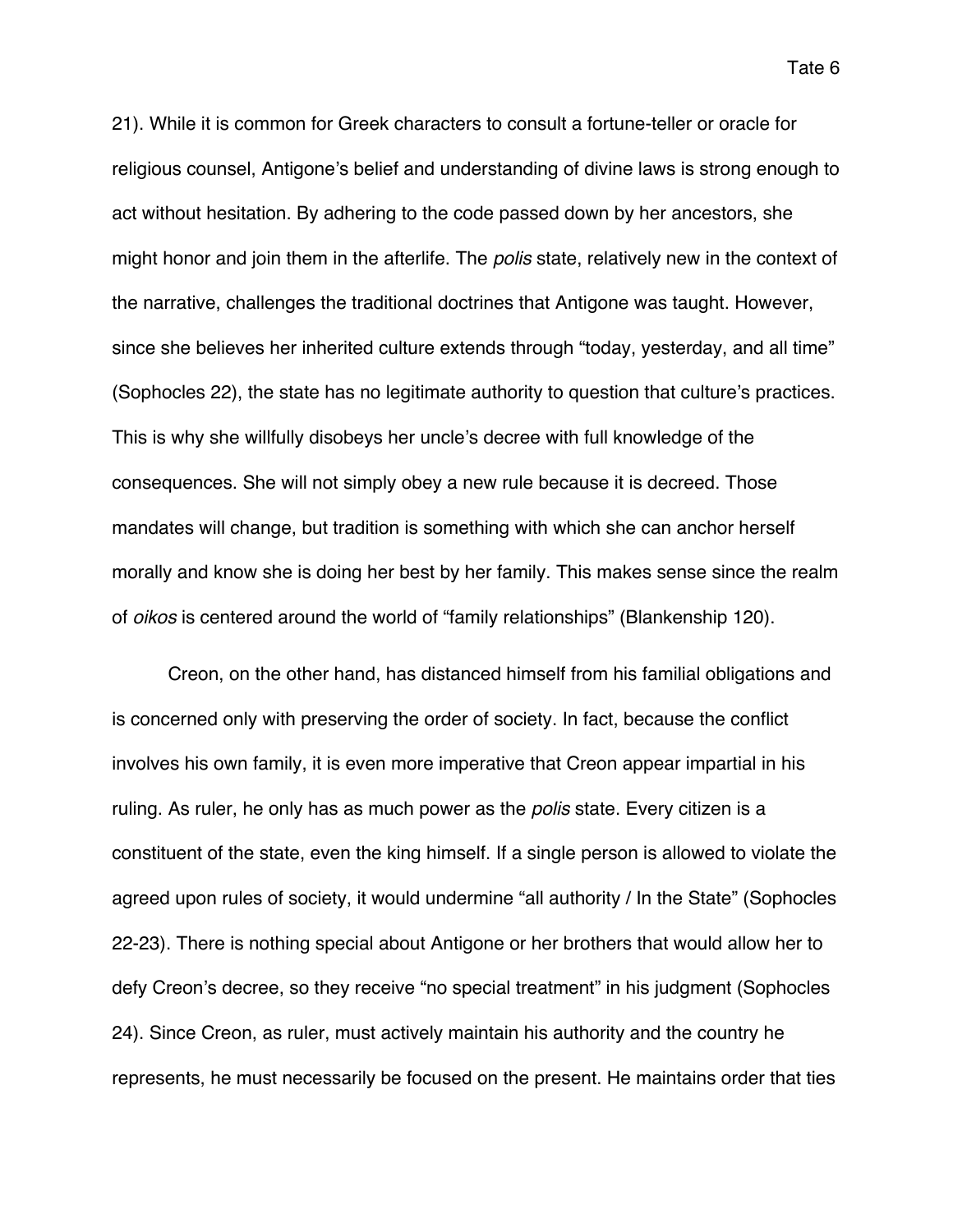each individual to the state, as opposed to the blood relation of families to each other. Creon's preoccupation with protecting his authority causes him to discredit the local religious authority, Teiresias, who only appears to give Creon counsel after Antigone has been condemned and buried. Teiresias' advice and prophecy, which reaffirms Antigone's point of view, is dismissed by Creon as "naked self-interest" and "greed" (44). He believes Antigone to have paid Teiresias to change Creon's mind using religious justification, refusing to believe the man could be offering him sincere advice. Only when it is too late, when Creon finally listens to the opinion of his council members, does he believe Teiresias and consider the religious perspective.

Antigone and Creon's stubborn refusal to consider how their respective value systems must interact and reconcile with each other ultimately leads to both their downfalls. The citizens of Thebes see that when the public state is at odds with the private sphere of the family, the result is the death of both. These Thebans are influenced by both their roles in society, as lawmakers and citizens, and their roles in their respective families, as husbands and fathers. When given information from multiple sources and allowed time to consider the nuance of the situation, the public's opinion is more moderate and accommodating than either Antigone's or Creon's extremism. However, the citizens were never given the opportunity to voice their opinion before tragedy befell. Queen Eurydice and Teiresias had the capacity to find legitimate authority in both the realms of the *oikos* and *polis*, but their voices had no influence on Antigone or Creon. Such figures could and should have convinced Creon and Antigone to reconsider on behalf of those around them. The tragedy of *Antigone* occurs because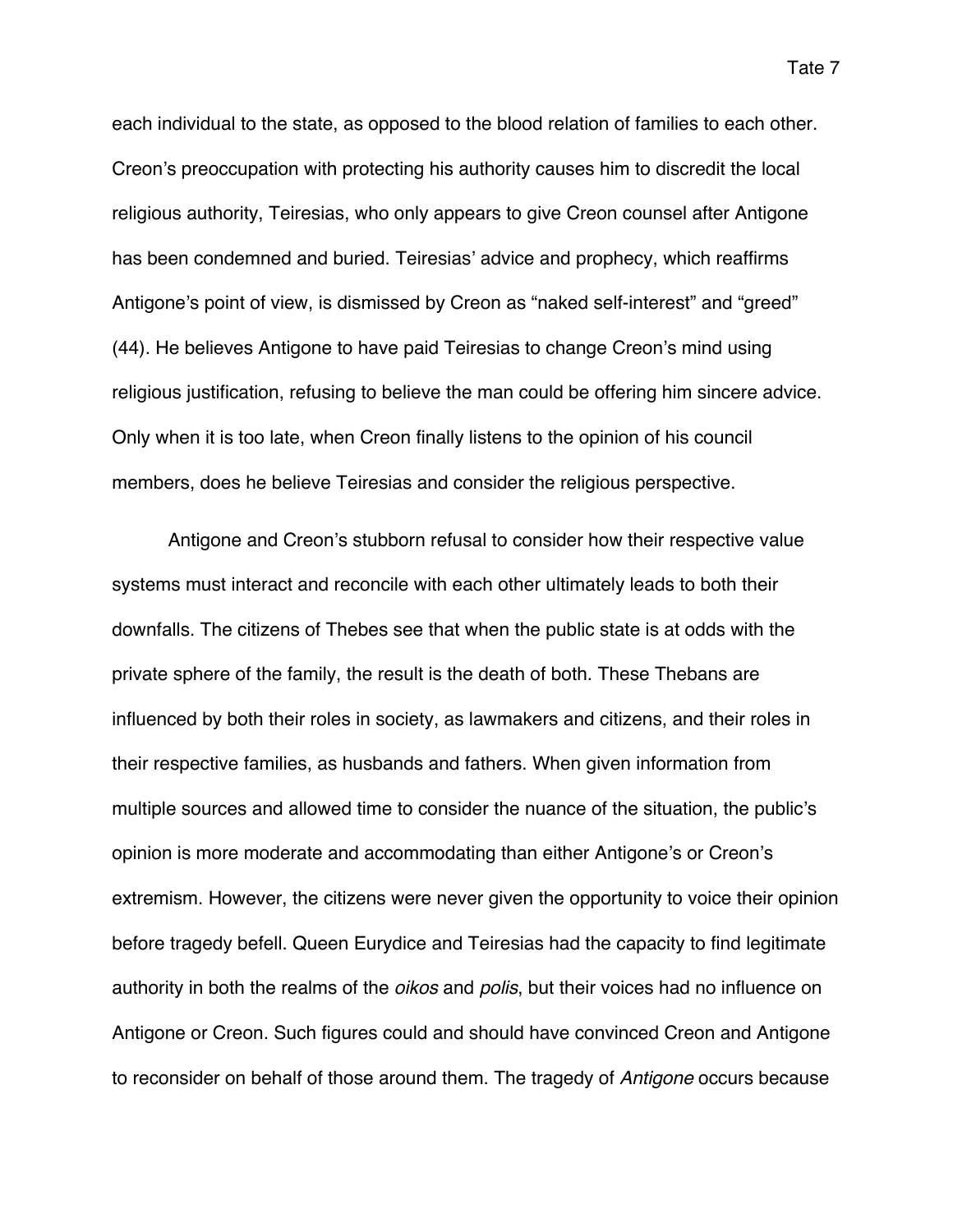the "will of the people," invoked by both Creon and Antigone (and a central tenet of the democracy that would later characterize the Athens of Sophocles), is ignored. Sophocles seems to suggest that if they had listened to the people, Antigone and Creon could have been reasoned with. This ideal, the practice of reasoned discourse, is at the heart of debate and would be familiar to the Athenians for whom Sophocles wrote this play.